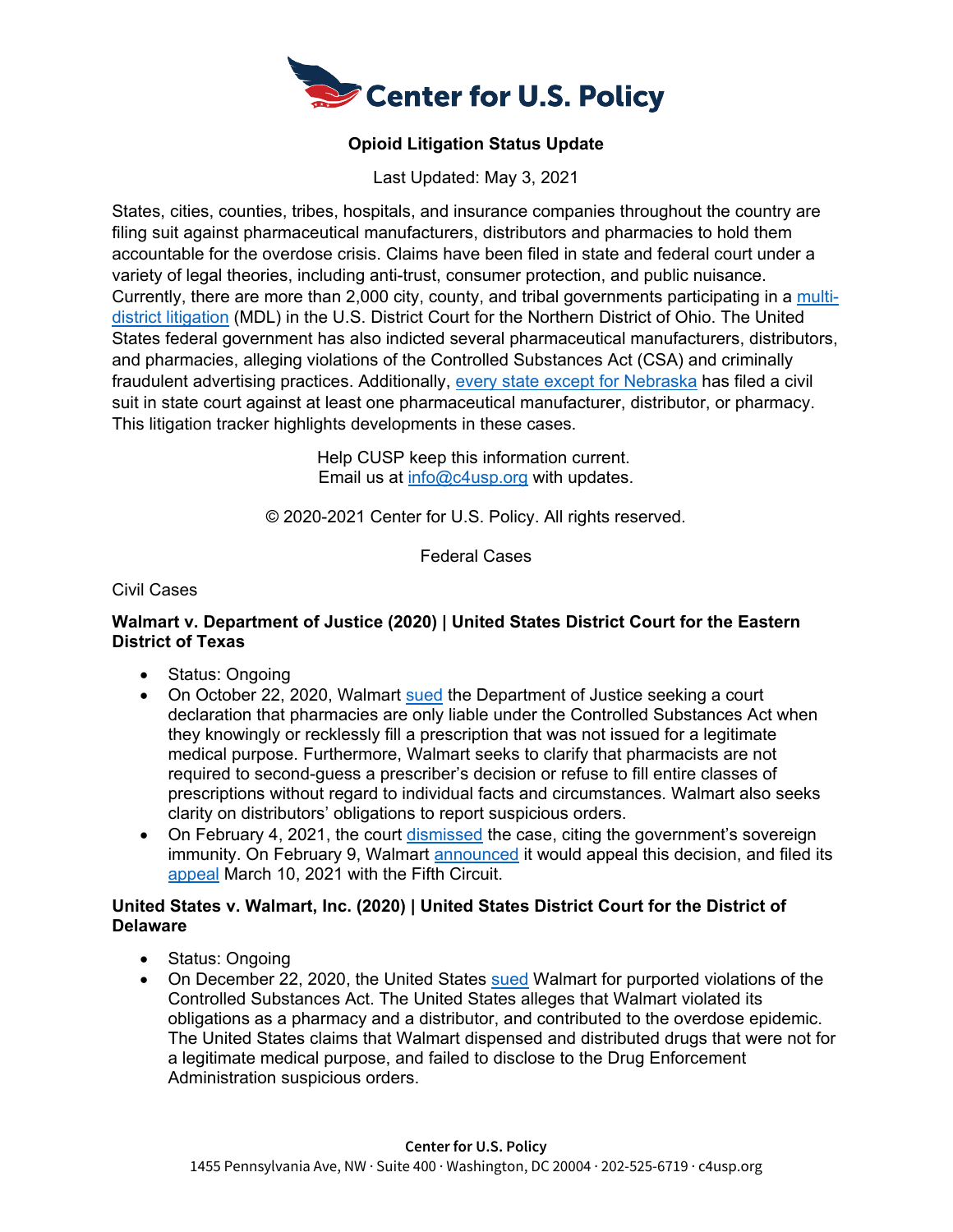### **[In re McKesson Corporation Derivative Litigation](https://www.docketbird.com/court-cases/In-re-McKesson-Corporation-Derivative-Litigation/cand-4:2017-cv-01850) (2020) | United States District Court for the Northern District of California**

- Status: Settled
- Beginning in April 2017, a series of shareholders [sued](http://www.gardylaw.com/newsdetail/gardy-and-notis-llp-achieves-a-historic-175-million-settlement-in-mckesson-corporation-derivative-litigation/) McKesson's board of directors for a breach of their duties to the corporation and the shareholders. Plaintiff shareholders alleged that McKesson's officers and directors breached their duties by failing to provide oversight of McKesson's compliance with the Controlled Substances Act, culminating in a \$150 million fine in a 2017 settlement with the Department of Justice. These cases were consolidated in the Northern District of California.
- On January 23, 2020, McKesson [announced](https://www.bloomberg.com/news/articles/2020-01-23/mckesson-agrees-to-175-million-settlement-in-opioid-case) a \$175 million settlement with the plaintiffs, which will be returned from the director's insurance policy back into the company's control. Furthermore, company executives also agreed to enhance their corporate governance protections and toughen bonus claw-back policies for officials who fail to perform their duties. This settlement was finalized on April 22, 2020.

## **[Mallinckrodt](https://restructuring.primeclerk.com/Mallinckrodt/Home-DocketInfo) (2020) | United States Bankruptcy Court for the District of Delaware**

- Status: Ongoing
- On October 12, 2020, Mallinckrodt filed for Chapter 11 bankruptcy in the U.S. Bankruptcy Court for the District of Delaware. The company aims to implement a restructuring support agreement allowing for future opioid claims settlements and financial restructuring. The restructuring plan, presented to the bankruptcy court on October 12, 2020, would resolve claims arising from opioid manufacturing, and other pending lawsuits, including intellectual property and contract claims.

#### **[Purdue Pharma](https://restructuring.primeclerk.com/purduepharma/Home-DocketInfo) (2019) | United States Bankruptcy Court for the Southern District of New York**

- Status: Ongoing
- On September 15, 2019, Purdue Pharma and its subsidiaries filed for Chapter 11 bankruptcy in the U.S. Bankruptcy Court for the Southern District of New York.
- In November 2020, the company received the bankruptcy court's approval of the settlement with the United States Department of Justice. Purdue will pay fines and forfeitures exceeding \$8 billion, with \$225 million paid to the federal government and the remainder going toward thousands of state and local governments and other entities. The settlement also requires Purdue to restructure as a public benefit company aimed at providing discounts or donations of overdose rescue drugs to communities.
- On March 15, 2021, Purdue [filed](https://www.purduepharma.com/news/2021/03/16/purdue-pharma-l-p-files-broadly-supported-plan-of-reorganization/) a Chapter 11 plan of reorganization aimed at resolving the bankruptcy proceedings. The plan would create the National Opioid Abatement Trust, as required by prior settlements, and would make more than \$10 billion in value available for abatement programs across the country. Purdue would dissolve and transfer 100% of its assets to a new company dedicated to addressing the opioid crisis. The Sackler family would have no involvement in the new company or any pharmaceutical businesses, and would contribute \$4.5 billion to the global settlement. The plan may face [opposition](https://www.forbes.com/sites/siladityaray/2021/03/16/purdue-pharma-owners-offer-428-billion-to-settle-opioid-lawsuits-as-part-of-drugmakers-restructuring-plan/?sh=7b8c58260393) from several states and territories, and could be challenged in court by those that do not accept the plan.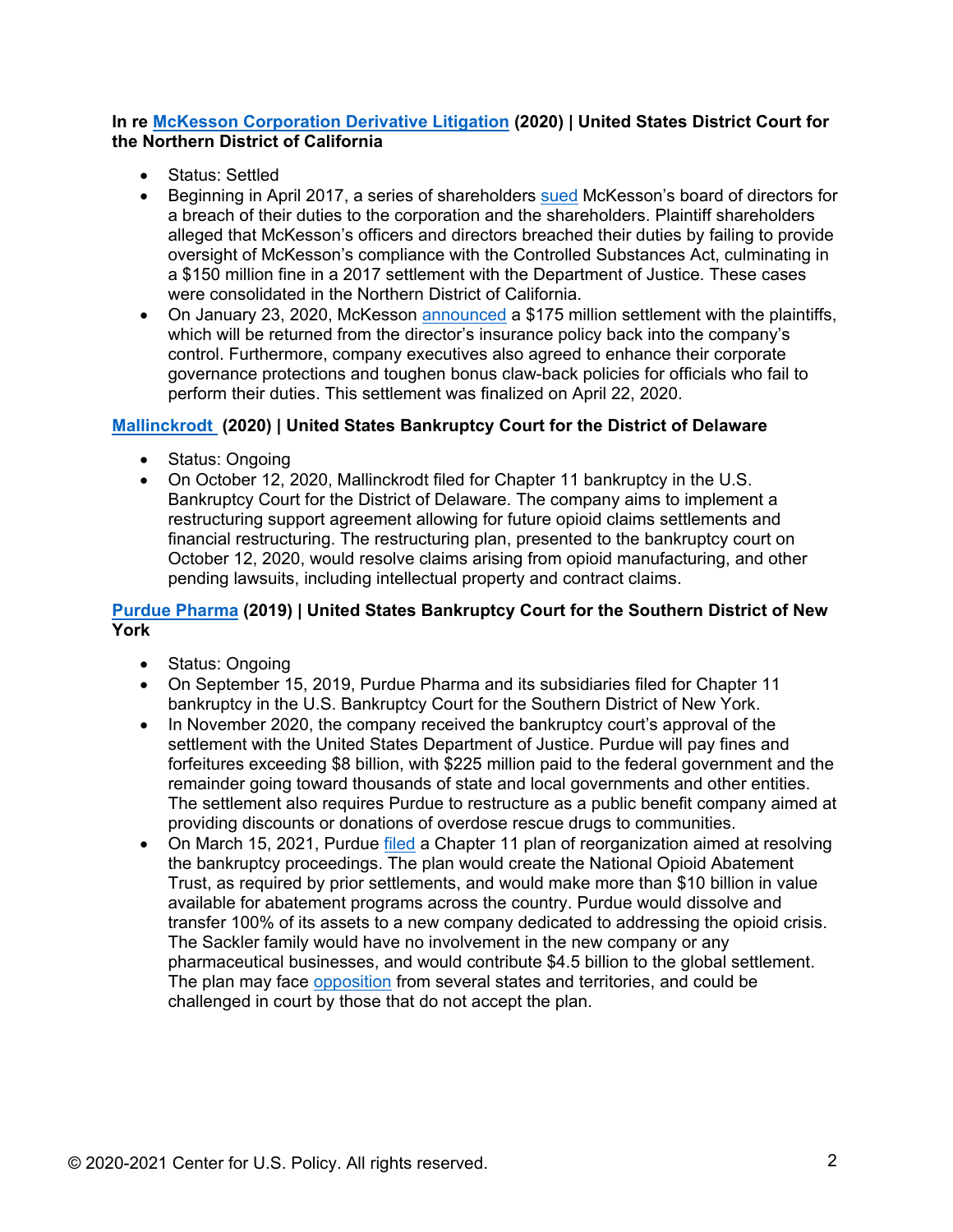### **Insys [Therapeutics](https://dm.epiq11.com/case/insys/dockets) (2019) | United States Bankruptcy Court for the District of Delaware**

- Status: Ongoing
- On June 10, 2019, Insys Therapeutics filed for Chapter 11 bankruptcy in the U.S. Bankruptcy Court for the District of Delaware. Insys cited the Department of Justice settlement of \$243 million as its largest debt. As part of the restructuring, Insys sold its main opioid product to BTcP Pharma, LLC in September 2019. The bankruptcy court approved the company's bankruptcy plan, and Insys will form two trusts: one to sell its assets and one to resolve victims' claims.

### **[United States, et al., v. McKesson Corp.](https://www.courtlistener.com/docket/16602873/united-states-of-amercia-v-mckesson-corporation/) (2019) | United States District Court for the Northern District of California**

- Status: Ongoing
- On April 24, 2019, two whistleblowers brought a claim against McKesson Corporation on behalf of the United States government, alleging that they witnessed lax security at McKesson distribution centers. The claim, brought under the False Claims Act, is centered on McKesson's alleged failure to disclose violations of the Controlled Substances Act, and argues that McKesson's violations mean it submitted false or fraudulent claims to the government for payment.
- On August 18, 2020, the court granted McKesson's motion to dismiss, finding that the whistleblowers did not adequately allege McKesson violated the False Claims Act. The whistleblowers filed an amended complaint on September 8, 2020.
- On February 16, 2021, the court dismissed the complaint without opportunity to amend. The court found that McKesson did not misrepresent its compliance in any claims, as requiring compliance as part of the contract does not entail requiring certification with each claim. The whistleblowers are appealing to the Ninth Circuit.

# **[In re: National Prescription Opiate Litigation](https://www.ohnd.uscourts.gov/mdl-2804) (2019) | United States District Court for the Northern District of Ohio**

- Status: Ongoing; The track three trial is **[scheduled](https://www.ohnd.uscourts.gov/sites/ohnd/files/3595.pdf)** to begin on October 4, 2021; the track one-B trial, most recently scheduled for November 9, 2020, has been [delayed](https://today.westlaw.com/Document/Ic5f3ea80075a11eb945fa56116b94abe/View/FullText.html?transitionType=SearchItem&contextData=(sc.Default)&num_refreshes=1) indefinitely.
- Beginning in 2016, Purdue Pharma, Johnson & Johnson, and other manufacturers and distributors of opioid products have been named in an [MDL suit](http://www.legalexecutiveinstitute.com/opioid-litigation-consolidated/) brought by local governments for their role in the overdose crisis.
- $\cdot$  There are more than [2,400 plaintiffs in the MDL,](https://www.washingtonpost.com/health/ohio-counties-drug-firms-reach-260m-settlement-averting-trial/2019/10/21/c9ac1dd4-f39f-11e9-ad8b-85e2aa00b5ce_story.html) representing a wide swath of city, county, and tribal governments.
- Plaintiffs allege that the manufacturers of prescription opioids grossly misrepresented the risks of long-term use of those drugs for persons with chronic pain, and distributors failed to properly monitor suspicious orders of those prescription drugs.
- On August 20, 2019, Endo [International settled,](https://www.statnews.com/pharmalot/2019/08/20/endo-opioids-lawsuit-trial-settlement-ohio/) agreeing to pay \$10 million. On August 30, 2019, [Allergan](https://www.allergan.com/news/news/thomson-reuters/allergan-announces-settlement-with-two-ohio-plaint) reached a \$5 million settlement agreement.
- On September 15, 2019, Purdue Pharma [filed for bankruptcy](https://www.statnews.com/2019/09/16/if-purdue-pharma-declares-bankruptcy-what-would-it-mean-for-lawsuits-against-the-opioid-manufacturer/) as part of a [proposed](https://www.wsj.com/articles/purdue-pharma-close-to-settlement-with-cities-and-half-of-states-over-opioid-crisis-11568224310)  [settlement agreement,](https://www.wsj.com/articles/purdue-pharma-close-to-settlement-with-cities-and-half-of-states-over-opioid-crisis-11568224310) prompting a [stay](https://www.reuters.com/article/us-purdue-pharma-bankruptcy/oxycontin-maker-purdue-gets-brief-shield-from-litigation-idUSKBN1WQ1FV) on all of the pending litigation against the pharmaceutical company. The stay on litigation [has been extended](https://www.law360.com/articles/1315263) until March 2021.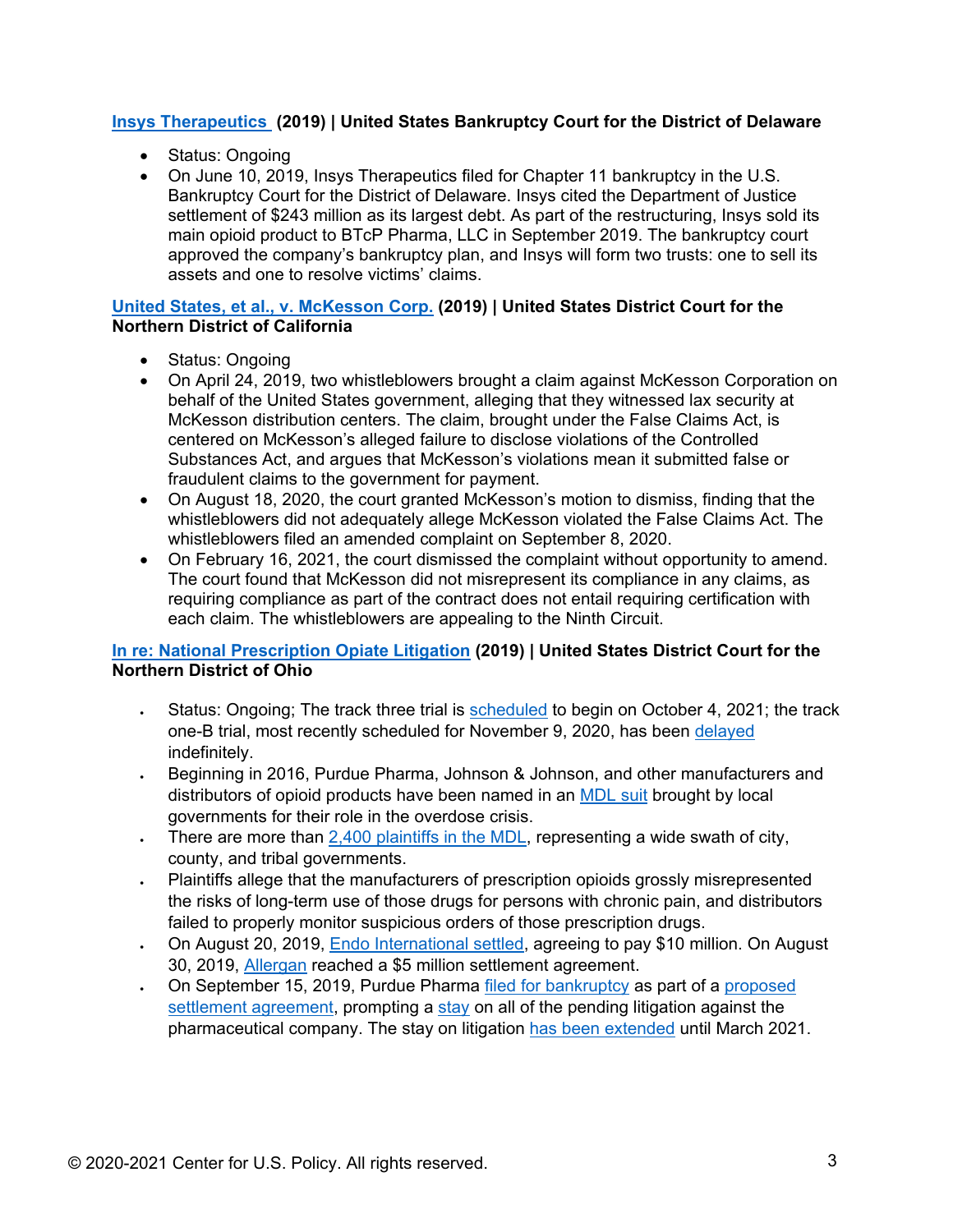- $\circ$  As of September 2019, Purdue had [tentative agreements](https://www.wsj.com/articles/purdue-pharma-close-to-settlement-with-cities-and-half-of-states-over-opioid-crisis-11568224310) with 23 states, three U.S. territories, and thousands of the city and county governments involved in the MDL.
- On August 30, 2019, the Ohio Attorney General filed a [Petition for Writ of Mandamus,](https://static.reuters.com/resources/media/editorial/20190903/opioidsMDL--ohioAGmandamus.pdf) asking the court to stop the Ohio Opioid MDL trial. He argued that the case was inappropriate because only the attorney general is vested with the authority to prosecute claims that affect the health and comfort of people across the state. On October 10, 2019, the court [denied](https://www.dispatch.com/news/20191010/federal-court-denies-yosts-attempt-to-delay-massive-opioid-litigation) this petition.
- On October 1, 2019, Purdue Pharma and Johnson & Johnson reached a [\\$20.4 million](https://www.washingtonpost.com/investigations/johnson-and-johnson-reaches-tentative-204-million-settlement-in-massive-opioid-case/2019/10/01/6a8a9670-e48e-11e9-b403-f738899982d2_story.html)  [settlement](https://www.washingtonpost.com/investigations/johnson-and-johnson-reaches-tentative-204-million-settlement-in-massive-opioid-case/2019/10/01/6a8a9670-e48e-11e9-b403-f738899982d2_story.html) with two Ohio counties. Then on October 21, 2019, AmerisourceBergen, Cardinal Health, and McKesson agreed to a [\\$215 million settlement,](https://apnews.com/c428bb2ba4cd4cc6a59f8dbe79e18d9f?utm_medium=AP&utm_campaign=SocialFlow&utm_source=Twitter) just before the trial was set to begin that day. Teva Pharmaceuticals also agreed to contribute \$20 million plus \$25 million worth of buprenorphine for the treatment of OUD.
- On November 19, 2019, the federal judge overseeing the MDL issued a [suggestion for](https://www.ohnd.uscourts.gov/sites/ohnd/files/2941.pdf)  [remand](https://www.ohnd.uscourts.gov/sites/ohnd/files/2941.pdf) of three cases. The Court explained that the MDL is extremely complex due, in part, to the multitude of both plaintiffs and defendants in the MDL. As such, it recommended that these three cases be remanded to streamline the litigation process. These cases were:
	- o *City of Chicago v. Purdue Pharma L.P. et al*, in which the transferor court had overseen substantial discovery and motion practice before the case was transferred to the MDL;
	- o *Cherokee Nation v. McKesson Corporation et al*, which it found included distinctly Tribal issues; and
	- o *City and County of San Francisco, et al v. Purdue Pharma L.P. et al,* in which defendants had nearly completed discovery before the case was transferred to the MDL.
- On November 20, 2019, the United States Judicial Panel on Multidistrict Litigation issued a [conditional remand order](https://www.docketbird.com/court-documents/In-re-National-Prescription-Opiate-Litigation/CONDITIONAL-REMAND-ORDER-FILED-TODAY-3-action-s-re-pldg-5-in-CAN-3-18-cv-07591-26-in-ILN-1-14-cv-04361-6242-in-MDL-No-2804-31-in-OKE-6-18-cv-00056-Signed-by-Clerk-of-the-Panel-John-W-Nichols-on-11-20-2019-Associated-Cases-MDL-No-2804-CAN-3-18-cv-0759/jpml-0:2017-md-02804-06257) that would remand *City of Chicago v. Purdue Pharma L.P. et al*; *Cherokee Nation v. McKesson Corporation et al*; and *City and County of San Francisco, et al v. Purdue Pharma L.P. et al*, as long as none of the parties to any of these suits file a Notice of Opposition. Defendants in *Cherokee Nation* and *City and County of San Francisco* [filed](https://www.docketbird.com/court-documents/In-re-National-Prescription-Opiate-Litigation/NOTICE-OF-OPPOSITION-TO-CONDITIONAL-REMAND-ORDER-2-action-s-re-pldg-6-in-CAN-3-18-cv-07591-6257-in-MDL-No-2804-32-in-OKE-6-18-cv-00056-Filed-by-Defendants-AmerisourceBergen-Corporation-et-al-AmerisourceBergen-Drug-Corporation-Cardinal-Health-Inc-McKe/jpml-0:2017-md-02804-06354) [notices of opposition](https://www.docketbird.com/court-documents/In-re-National-Prescription-Opiate-Litigation/NOTICE-OF-OPPOSITION-TO-CONDITIONAL-REMAND-ORDER-1-action-s-re-pldg-6-in-CAN-3-18-cv-07591-6257-in-MDL-No-2804-Filed-by-Defendants-Janssen-Pharmaceutica-Inc-Johnson-Johnson-Endo-Pharmaceuticals-Inc-Endo-Health-Solutions-Inc-Par-Pharmaceutical-Compani/jpml-0:2017-md-02804-06358) on November 27, 2019. The parties of *City of Chicago* did not file a Notice of Opposition. The United States Judicial Panel [finalized](https://www.docketbird.com/court-documents/In-re-National-Prescription-Opiate-Litigation/CONDITIONAL-REMAND-ORDER-FINALIZED-re-pldg-27-in-ILN-1-14-cv-04361-6257-in-MDL-No-2804-1-action-s-Inasmuch-as-no-objection-is-pending-at-this-time-the-stay-is-lifted-Signed-by-Clerk-of-the-Panel-John-W-Nichols-on-12-2-2019/jpml-0:2017-md-02804-06362) the Remand Order for City of Chicago on December 2, 2019.
- On December 10, 2019, the court [ordered](https://ecf.ohnd.uscourts.gov/doc1/141110530666) the pharmacy defendants to provide "transactional dispensing data for the entire United States from 1996 forward" in discovery. The defendants challenged this order in a [motion](https://ecf.ohnd.uscourts.gov/doc1/141110552475) filed December 20, 2019, citing patient privacy and the burden of producing the requested data due to the sizable geographic and temporal scope of the request, among other concerns. On December 30, 2019, the court issued an [order](https://www.bloomberglaw.com/public/desktop/document/CountyofSummitOhioetalvPurduePharmaLPetal/4?1579280245) granting defendants' motion in part, altering the temporal scope to 2006 forward.
- On January 6, 2020, CVS, Walmart, Rite Aid, and several other pharmacy chains [filed a](https://www.washingtonpost.com/health/major-drugstore-chains-sue-doctors-in-sprawling-federal-opioid-case/2020/01/07/3ac9cd70-317d-11ea-9313-6cba89b1b9fb_story.html)  [third-party complaint](https://www.washingtonpost.com/health/major-drugstore-chains-sue-doctors-in-sprawling-federal-opioid-case/2020/01/07/3ac9cd70-317d-11ea-9313-6cba89b1b9fb_story.html) against 500 licensed doctors and other health care practitioners in Cuyahoga County, Ohio who wrote or authorized the opioid prescriptions that pharmacists at the plaintiff pharmacies allegedly should not have filled. The complaint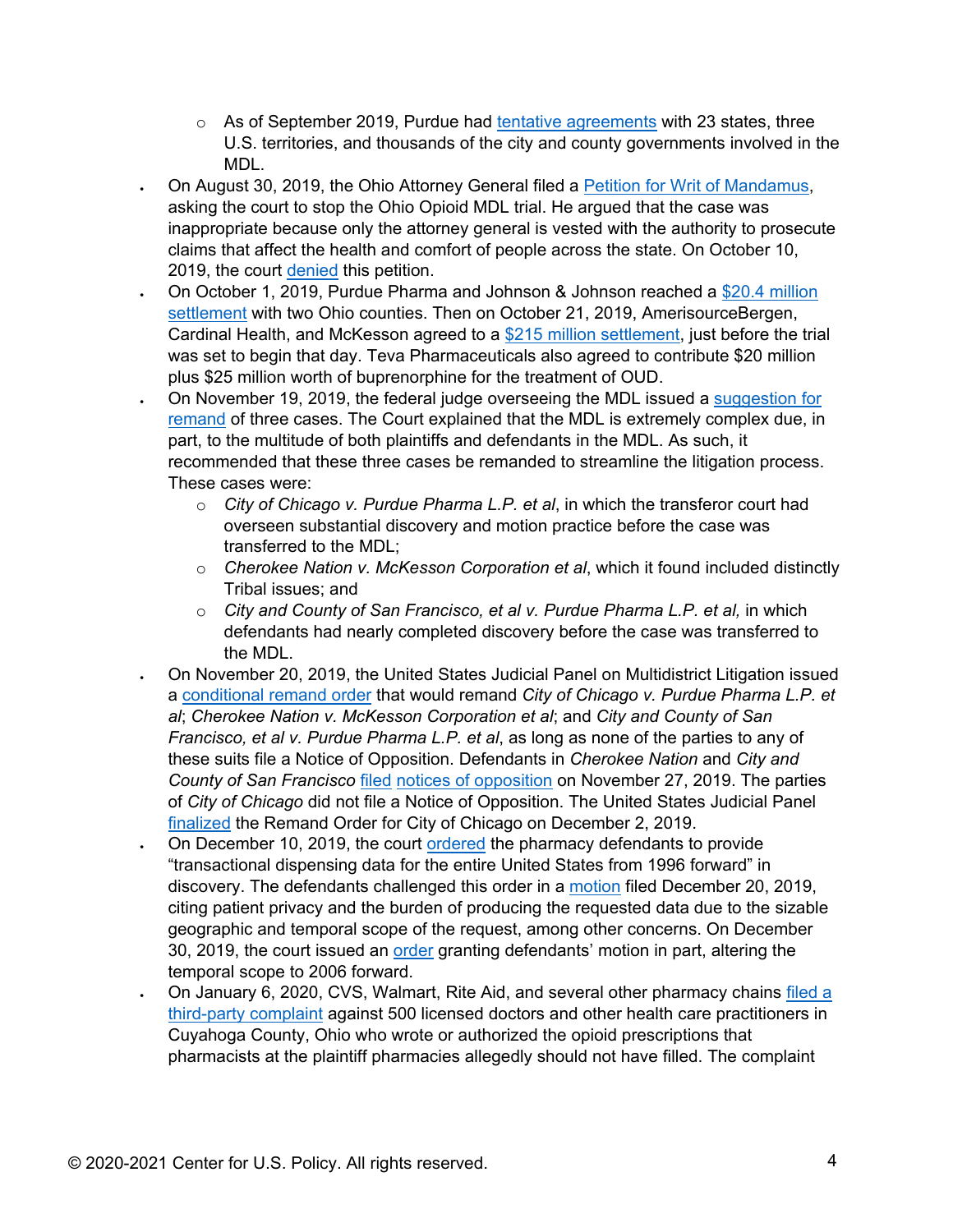alleges liability for the opioid crisis on theories of negligent misrepresentation, common law negligence, intentional fraud, and indemnification.

- On January 7, 2020, a group of guardians caring for hundreds of thousands of children diagnosed with opioid-related neonatal abstinence syndrome (NAS) filed a [motion for](https://www.cleveland.com/court-justice/2020/01/lawyers-for-babies-born-after-opioid-exposure-want-cleveland-judge-to-approve-class-action-against-drug-companies.html)  [class certification.](https://www.cleveland.com/court-justice/2020/01/lawyers-for-babies-born-after-opioid-exposure-want-cleveland-judge-to-approve-class-action-against-drug-companies.html) If the motion is granted, it would add the class to the list of plaintiffs in the MDL.
- On February 5, 2020, the United States Judicial Panel on Multidistrict Litigation issued a [remand order,](https://www.jpml.uscourts.gov/sites/jpml/files/MDL-2804-Remand_Order-1-20.pdf) sending the *Cherokee Nation v. McKesson Corporation et al* back to the Eastern District of Oklahoma and *City and County of San Francisco, et al v. Purdue Pharma L.P. et al* back to the Northern District of California, deferring to the [suggestion](https://www.ohnd.uscourts.gov/sites/ohnd/files/2941.pdf) of the federal judge overseeing the MDL.
- On February 14, 2020, 13 attorneys general filed a bipartisan [amicus brief](https://content.govdelivery.com/attachments/INAG/2020/02/18/file_attachments/1381491/19-4099_DocketEntry_02-14-2020_26.pdf) requesting that the U.S. Court of Appeals for the Sixth Circuit reverse the district court's certification of the negotiation class. Notably, the brief argues that the district court infringed on state sovereignty in certifying the class by allowing for political subdivisions, such as cities, counties, and other local governments to exercise powers that are reserved to the states, including the capacity to sue to protect their citizens' interests.
- On February 25, 2020, Mallinckrodt reached a \$1.6 billion [settlement agreement](https://advancingmnk.com/wp-content/uploads/2020/02/Settlement-Announcement-Press-Release.pdf) that would resolve all of the opioid-related claims against the company.
- On March 31, 2020, U.S. District Court [dismissed](https://www.nytimes.com/aponline/2020/04/01/business/bc-us-opioid-crisis-lawsuits.html) the third-party complaint filed by the pharmacy companies in January to shift liability for the opioid epidemic to physicians and practitioners in Cuyahoga and Summit Counties. The court ruled that the counties' lawsuits were not tied to prescribing practices, and that adding claims against prescribers would significantly delay the start of the trial.
- On April 10, 2020, pharmaceutical companies [urged](https://www.law360.com/health/articles/1262669/pharma-cos-slam-opioid-negotiation-class-at-6th-circ-) the Sixth Circuit to reverse the district court's certification of the negotiation class created to help resolve the MDL, arguing that the certification is not authorized by the federal rules for class action.
- On September 24, 2020, the Sixth Circuit [reversed](https://www.opn.ca6.uscourts.gov/opinions.pdf/20a0311p-06.pdf) the district court's certification of the negotiation class, as the novel form used was inappropriate under Federal Rules of Civil Procedure Rule 23. The Sixth Circuit held that certification of a class under the rule may only occur after a settlement has been proposed. The plaintiffs have [sought](https://www.jdsupra.com/legalnews/sixth-circuit-rejects-certification-of-21607/#:%7E:text=On%20September%2024%2C%202020%2C%20the,opposed%20to%20litigation%20or%20settlement.) review of the decision.
- On November 3, 2020, McKesson Corporation announced that a proposed settlement by the state attorneys general would result in McKesson and its competitors, AmerisourceBergen and Cardinal Health, paying a total of \$21 billion to resolve the claims.
- On March 23, 2021, the California Department of Justice was ordered to produce datasets from the state's prescription drug monitoring program in one of the bellwhether cases, *City and County of San Francisco v. Purdue Pharma L.P.* The court found that disclosure of the data was necessary to Walgreens' defense, even though California's DOJ is not a party to the lawsuit. Walgreens will pay up to \$2,000 for production costs, and will be limited in its use due to privacy concerns.
- On April 8, 2021, U.S. District Court Judge Dan Polster, who is supervising the multidistrict opioid litigation, [announced](https://www.law360.com/articles/1373167) five new bellwether cases, allowing the following plaintiffs to start trials in their respective districts: (1) Durham County, North Carolina, (2) Tarrant County, Texas, (3) Montgomery County, Ohio, (4) Santa Fe County, New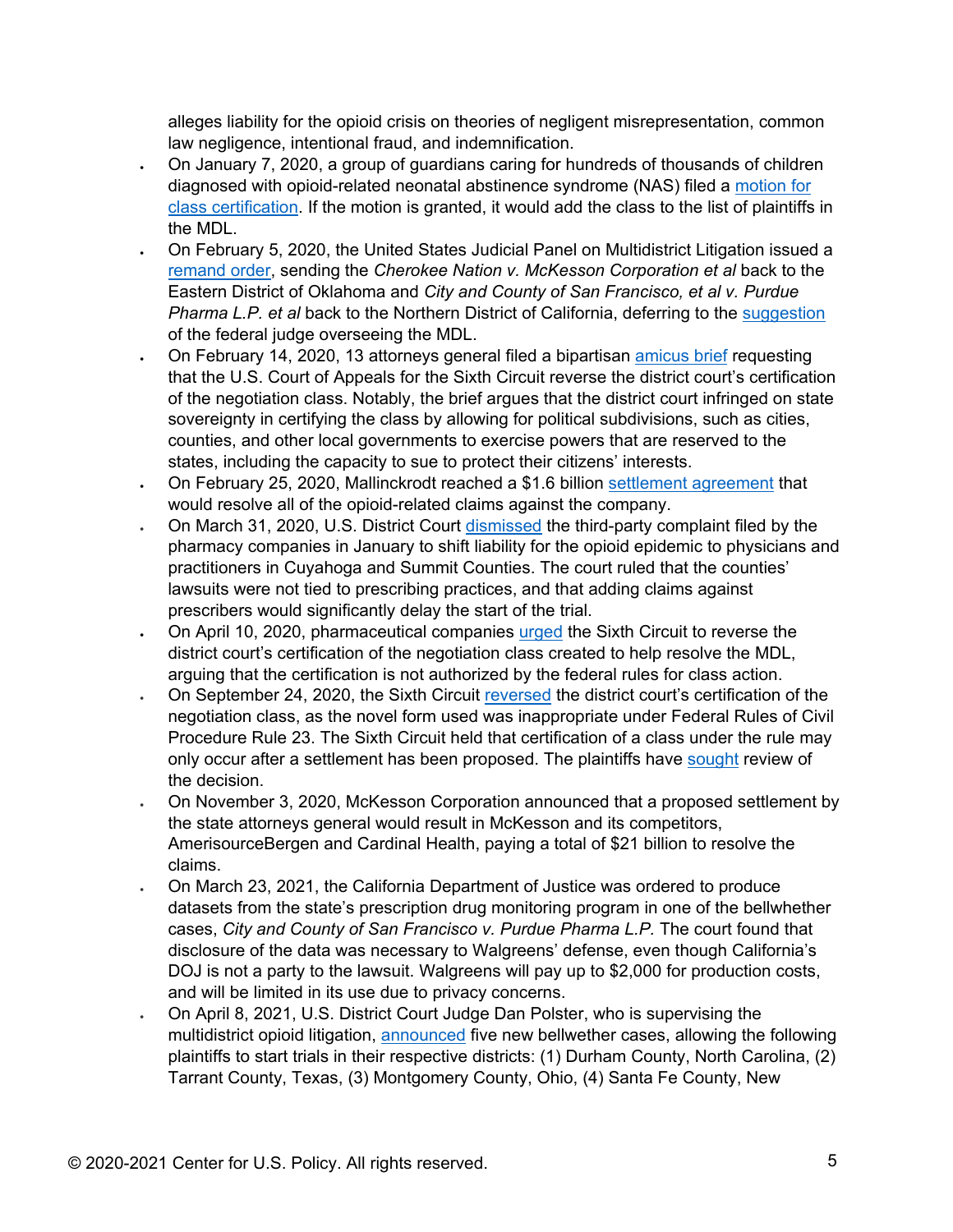Mexico, and (5) Cobb County, Georgia. The cases include claims against the nation's four biggest pharmacy retailers: CVS Health Corp., Walgreen Co., Walmart Inc., and Rite Aid Corp., but may include other retailers as well.

## **[Arizona v. Sackler, et. al.](https://www.supremecourt.gov/search.aspx?filename=/docket/docketfiles/html/public/22o151.html) (2019) | Supreme Court of the United States**

- Status: Concluded
- On July 31, 2019, the State of Arizona filed a Bill of Complaint in the U.S. Supreme Court against Purdue Pharma and members of the Sackler family, claiming that the Court had original jurisdiction under [Article III of the U.S. Constitution,](https://constitutioncenter.org/interactive-constitution/article/article-iii) which grants the Supreme Court jurisdiction to decide cases "between a state and citizens of another state."
- The [Bill of Complaint](https://www.azag.gov/sites/default/files/docs/press-releases/2019/complaints/Arizona_v_Sackler_et_al_FINAL.pdf) claimed that the Sacklers violated fraudulent transfer laws through recent cash transfers out of Purdue Pharma while the company was under scrutiny for its alleged role in the overdose crisis.
- On December 9, 2019, the U.S. Supreme Court [declined](https://nationalinterest.org/blog/buzz/supreme-court-denies-arizonas-plan-sue-sackler-family-opioid-crisis-103447) to hear the State of Arizona's case.

## **Wisconsin, et. [al. v. Indivior Inc. et. al.](https://www.courtlistener.com/docket/4584862/state-of-wisconsin-v-indivior-inc/?page=2) (2019) | United States District Court for the Eastern District of Pennsylvania**

- Status: Ongoing; Summary judgment motions are due by February 11, 2021, with responses due no later than March 11, 2021.
- In 2016, 35 states and the District of Columbia filed suit against Indivior in the Eastern District of Pennsylvania. Plaintiffs [alleged](https://www.oag.state.va.us/consumer-protection/files/Lawsuits/IndiviorSuboxoneComplaint-redacted.public_version.pdf) that Indivior tried to prevent or delay less expensive generic versions of its branded buprenorphine product from entering the market in order to preserve their profits and engaged in anticompetitive and unlawful behavior to lower the market share of these products.
- Currently, [41 states and the District of Columbia](https://www.concordmonitor.com/nh-ag-joins-massive-suit-against-drugmaker-that-manufactures-suboxone-6228703) have joined the lawsuit.

# **[City of Huntington, West Virginia v. AmerisourceBergen Drug Corp. et al.](https://www.docketbird.com/court-cases/City-of-Huntington-West-Virginia-et-al-v-AmerisourceBergen-Drug-Corporation-et-al/wvsd-3:2017-cv-01362) (2017) | United States District Court for the Southern District of West Virginia**

- Status: Ongoing; trial is [set](https://www.docketbird.com/court-documents/City-of-Huntington-West-Virginia-et-al-v-AmerisourceBergen-Drug-Corporation-et-al/MEMORANDUM-OPINION-AND-ORDER-setting-aside-the-following-dates-for-trial-as-more-fully-set-forth-herein-there-is-no-need-to-make-the-trial-proceedings-available-electronically-and-the-court-will-not-do-so-as-overflow-space-within-the-courthouse-wi-ll/wvsd-3:2017-cv-01362-01278) to begin May 3, 2021.
- In 2017, the City of Huntington and Cabell County brought suit against AmerisourceBergen Drug Corporation, Cardinal Health, Inc., and McKesson Corporation, alleging that the distributors created a public nuisance by ignoring the signs of prescription opioid diversion and misuse while continuing to distribute opioids, creating a public health crisis.
- Huntington and Cabell County sought abatement and an injunction, and brought their complaints outside of West Virginia's [settlements](https://www.reuters.com/article/us-usa-opioids-litigation/mckesson-to-pay-37-million-to-resolve-west-virginia-opioid-lawsuit-idUSKCN1S81HO) with the distributors. Huntington and Cabell County expressed [concern](https://www.wsj.com/articles/opioid-crisis-lawsuit-heads-for-rare-trial-in-west-virginia-11619960400) that the previous settlements would fail to provide enough funds to respond to the crisis in the state, and seek more than \$1 billion to deal with the crisis locally.
- In April 2021, Judge David A. Faber denied a series of motions for summary judgments filed by the distributors, clearing the way for trial to begin May 3, 2021.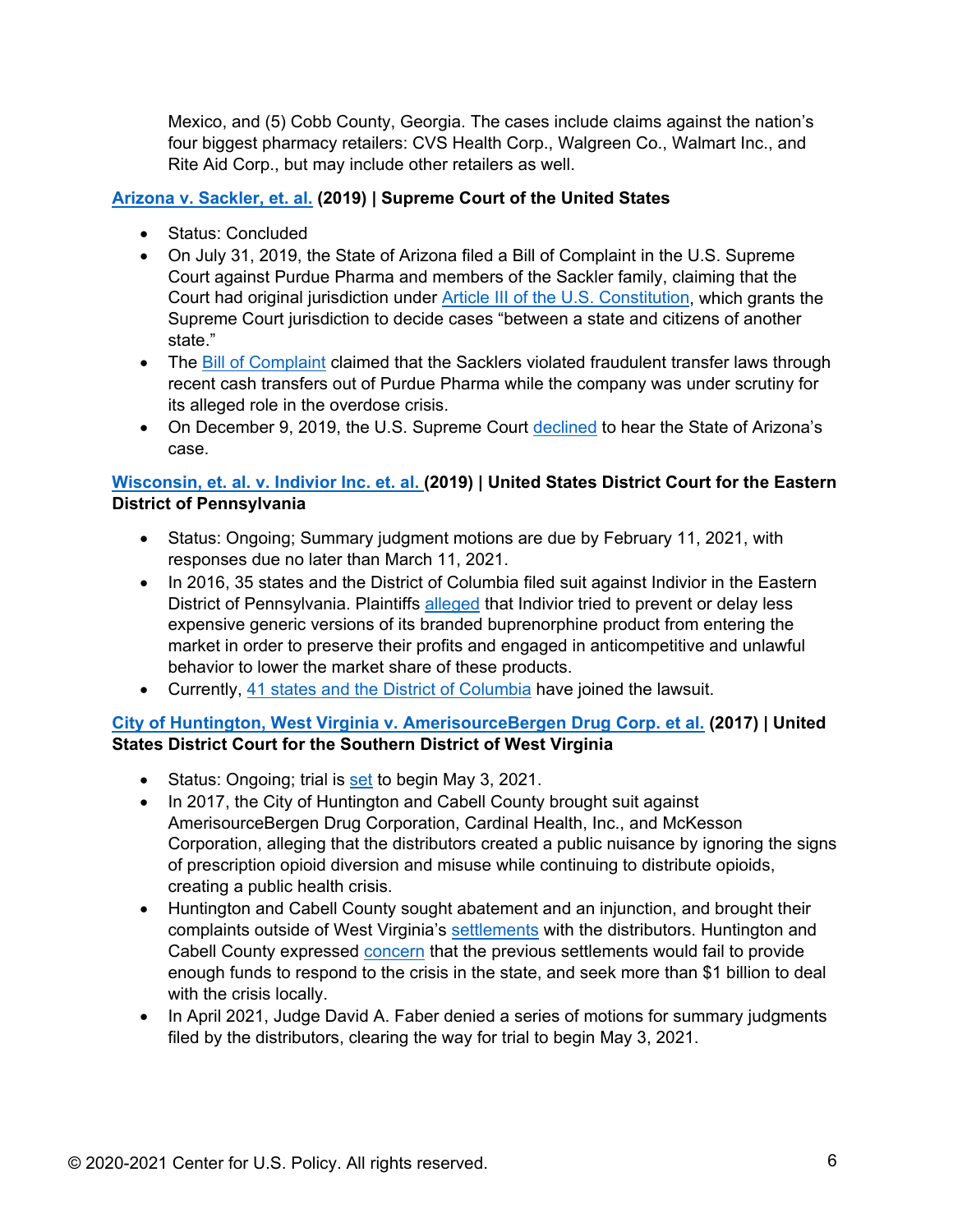### Criminal Cases

## **[Purdue Pharma Settlement \(2020\)](https://www.justice.gov/opa/pr/justice-department-announces-global-resolution-criminal-and-civil-investigations-opioid)**

- Status: Settled
- On October 21, 2020, Purdue Pharma and the Sackler family agreed to a settlement exceeding \$8 billion to resolve criminal and civil investigations into the company and a civil resolution into individual shareholders within the Sackler family for violating certain provisions of the federal CSA. The government alleged Purdue Pharma engaged in a conspiracy to defraud the United States, violate the Food, Drug, and Cosmetic Act, and violate the Federal Anti-Kickback Statute. As part of the settlement, Purdue admitted that it conspired to defraud the United States by impeding the lawful function of the Drug Enforcement Administration (DEA). In particular, Purdue admitted that it
	- $\circ$  Represented that it maintained an effective anti-diversion program when the company continued to market its opioid products to more than 100 health care providers whom the company had good reason to believe were diverting opioids;
	- o Reported misleading information; and
	- $\circ$  Made payments to two doctors to induce the doctors to write more prescriptions of Purdue's opioid products.
- The criminal pleas resulted in a total of \$5.5 billion in fines and criminal forfeitures.
- Purdue also agreed to a \$2.8 billion civil fine to resolve allegations that the company caused false claims to be submitted to federal health care programs. This resolution included claims surrounding marketing to providers known to be prescribing opioids in an unsafe manner and kickback schemes aimed at inducing the sale of their opioids.
- Members of the Sackler family also agreed to pay \$225 million to resolve allegations that they induced Purdue to increase their sales despite health care providers beginning to prescribe fewer opioids. These actions allegedly led to the adoption of a marketing program aimed at health care practitioners who were prescribing opioids in unsafe, ineffective, and medically unnecessary manners.
- Finally, Purdue will be restructured as a public benefit company, with an emphasis on providing prescription drugs in a safe manner. Proceeds will be directed to state and local opioid abatement programs. Purdue will also provide overdose rescue drugs to communities at little to no cost.

# **[Miami-Luken Indictment](https://www.justice.gov/usao-sdoh/pr/pharmaceutical-distributor-executives-pharmacists-charged-unlawfully-distributing) (2019) | United States District Court for the Southern District of Ohio, Western Division**

- Status: Ongoing
- On July 18, 2019, a federal grand jury charged Miami-Luken, a former pharmaceutical distributor; two of its former officials; and two pharmacists with conspiring to unlawfully distribute controlled substances in an indictment.
- The indicted entity and individuals allegedly sought to enrich themselves by distributing millions of opioid analgesics to health care practitioners and pharmacies in rural Appalachia.
- Defendants [argue](https://www.law360.com/articles/1321712/where-doj-s-opioid-blitz-stands-after-purdue-s-criminal-case) that the alleged misconduct was not prohibited under the CSA. As of September 30, 2020, the court is considering a motion to dismiss.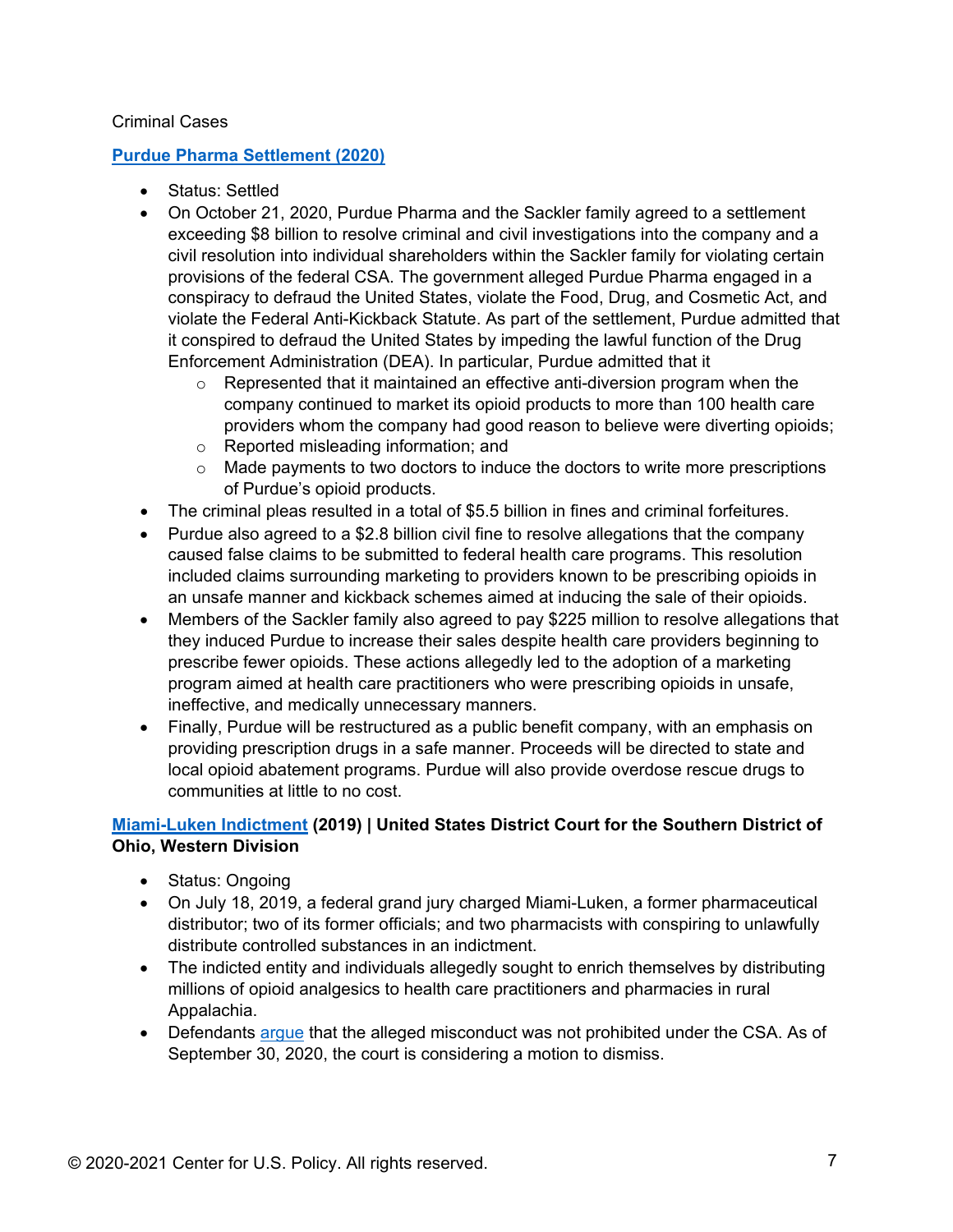# **U.S. [v. Indivior Inc. et.](https://www.justice.gov/opa/press-release/file/1153066/download) al. (2019) | United States District Court for the Western District of Virginia**

- Status: Closed; A guilty plea was **[accepted](https://www.justice.gov/opa/pr/indivior-solutions-pleads-guilty-felony-charge-and-indivior-entities-agree-pay-600-million)** by the court on July 24, 2020, and sentencing took place on November 12, 2020.
- On April 9, 2019, Indivior was indicted on criminal fraud charges for alleged misrepresentations designed to increase prescriptions of branded buprenorphine.
- On November 14, 2019, a U.S. District Court for the Western District of Virginia, Abingdon Division, [denied Indivior's Motion to Dismiss](https://news.bloomberglaw.com/health-law-and-business/indivior-loses-bid-to-toss-charges-over-popular-opioid-treatment) and rejected its request for a further inquiry into the Grand Jury proceeding.
- On November 12, 2020, the court [sentenced](https://www.justice.gov/opa/pr/indivior-solutions-sentenced-pay-289-million-criminal-penalties-unlawful-marketing-opioid) Indivior as part of its plea deal for its role in the deceptive marketing of its branded buprenorphine product. Indivior will pay \$600 million to resolve its civil and criminal liabilities, and certain officers who also pleaded guilty will face incarceration and fines.

# **[Mallinckrodt Settlement](https://www.justice.gov/opa/pr/mckesson-agrees-pay-record-150-million-settlement-failure-report-suspicious-orders) (2017)**

- Status: Settled
- On July 11, 2017, Mallinckrodt agreed to a [\\$35 million settlement](https://www.justice.gov/opa/pr/mallinckrodt-agrees-pay-record-35-million-settlement-failure-report-suspicious-orders) for allegedly violating certain provisions of the CSA. The government alleged that the manufacturer failed to implement an effective system to detect and report suspicious orders of controlled substances, and that between 2008 and 2011, Mallinckrodt supplied distributors with an increasing supply of oxycodone pills without notifying the DEA.
- The government also alleged that Mallinckrodt violated the CSA's record-keeping requirements at one of its manufacturing facilities in New York, failing to accurately report the number of pills manufactured there.
- As part of the settlement, Mallinckrodt also entered into an agreement with the DEA to utilize data from the supply chain to identify suspicious orders.

# **[Costco Wholesale Settlement](https://www.justice.gov/opa/pr/costco-wholesale-pay-1175-million-settle-allegations-lax-pharmacy-controls) (2017)**

- Status: Settled
- On January 19, 2017, Costco Wholesale agreed to pay [\\$17.5 million to settle allegations](https://www.justice.gov/opa/pr/costco-wholesale-pay-1175-million-settle-allegations-lax-pharmacy-controls) that its pharmacies improperly filled suspicious prescriptions in violation of the CSA. The government also alleged that Costco failed to accurately maintain records of controlled substances.
- Under the settlement, Costco acknowledged that it improperly filled prescriptions from practitioners who lacked a valid DEA number, prescriptions that fell outside of the scope of the prescriber's DEA registration, and prescriptions that lacked some required information, among other violations of the CSA.
- The settlement allowed the DEA to conduct unannounced inspections of all Costco pharmacy locations over the following three years.

# **[McKesson Settlement](https://www.justice.gov/opa/pr/mckesson-agrees-pay-record-150-million-settlement-failure-report-suspicious-orders) (2017)**

- Status: Settled
- On January 17, 2017, McKesson agreed to [a \\$150 million settlement](https://www.justice.gov/opa/pr/mckesson-agrees-pay-record-150-million-settlement-failure-report-suspicious-orders) with the United States for alleged violations of the CSA. The settlement required McKesson to suspend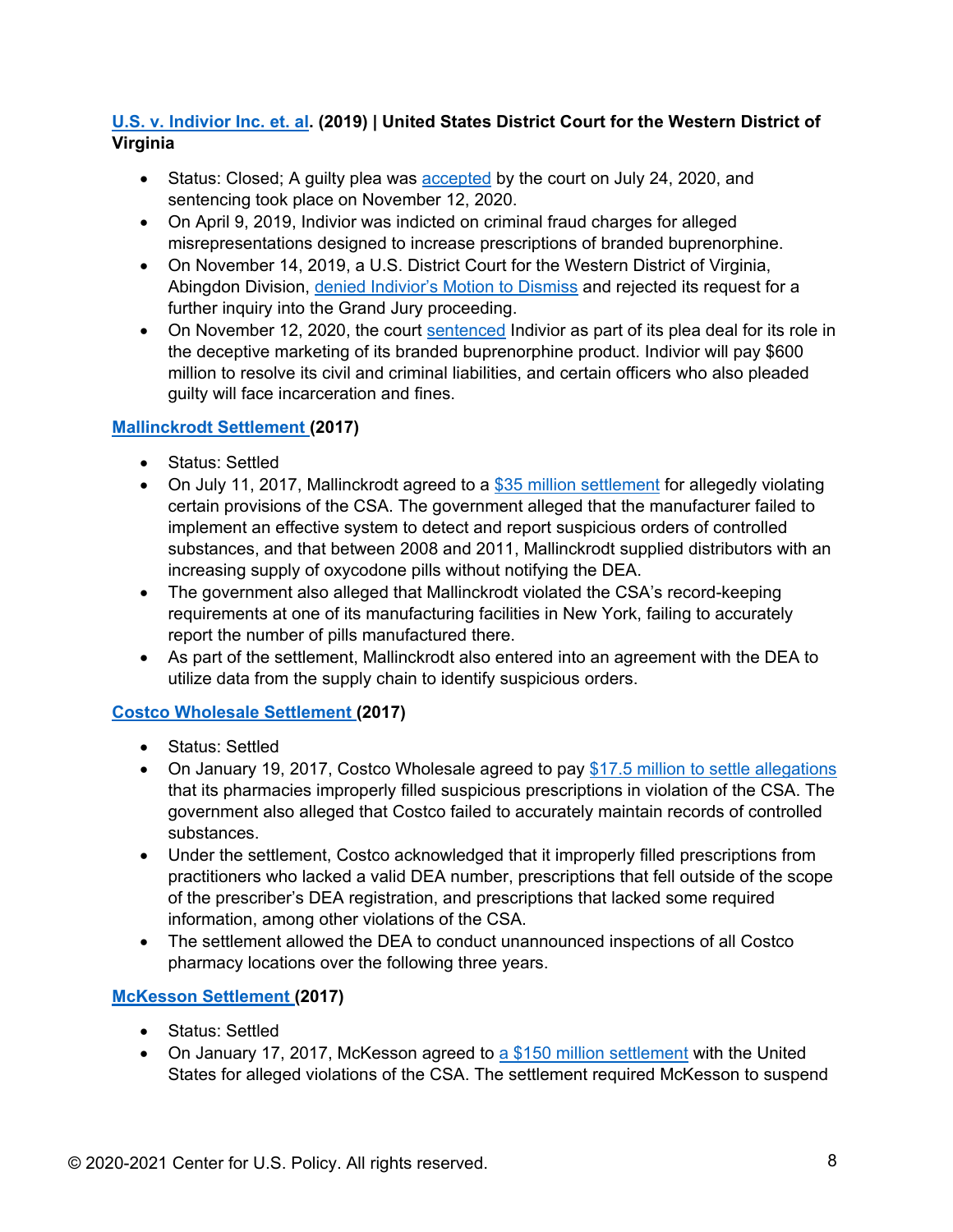sales of controlled substances from its distribution centers in Florida, Michigan, Colorado, and Ohio. Under the settlement, McKesson also agreed to enhanced compliance mechanisms over the next five years, including the use of an independent monitor.

• In 2008, McKesson entered a [\\$13.25 million settlement](https://netorg137842-my.sharepoint.com/personal/mshelton_dcbalaw_com/Documents/Meredith%20Files/CUSP/Designed%20Fact%20Sheets/CUSP%20Fact%20Sheets%20Word%20Docs/Litigation%20Trackers/justice.gov/archive/opa/pr/2008/May/08-opa-374.html) over similar allegations, including that the distributor failed to detect and report suspicious orders. As part of that settlement, McKesson designed a new compliance program, but the 2017 government investigation found that McKesson failed to fully implement or adhere to its program.

## **[Cardinal Health Settlement](https://www.justice.gov/usao-md/pr/cardinal-health-agrees-44-million-settlement-alleged-violations-controlled-substances-act) (2016)**

- Status: Settled
- On December 23, 2016, Cardinal Health agreed to a [\\$44 million settlement](https://www.justice.gov/usao-md/pr/cardinal-health-agrees-44-million-settlement-alleged-violations-controlled-substances-act) with the United States for allegedly violating the CSA. The government alleged that Cardinal Health failed to report suspicious orders of controlled substances made by pharmacies in Florida and Maryland between 2009 and 2012. Cardinal Health also entered into a settlement with the Western District of Washington over alleged violations of CSA record-keeping requirements, as well as a separate settlement with the Southern District of New York over allegations that one of its subsidiaries failed to report suspicious orders.
- In addition, under the settlement, Cardinal Health acknowledged that it failed to adequately maintain controls against diversion.

### Cases in State Courts

### **State of Arkansas v. Walgreen Company (2021) | Circuit Court of Pulaski County, Arkansas**

- Status: Ongoing.
- On March 15, 2021, Arkansas's Attorney General sued Walgreens Pharmacy for its contributions to the opioid crisis in the state. The lawsuit alleges that Walgreens sold, distributed, and dispensed ["far greater quantities of prescription opioids than it knows](https://arkansasag.gov/media-center/news-releases/attorney-general-rutledge-files-opioid-lawsuit-against-walgreens/)  [could be necessary for legitimate uses,](https://arkansasag.gov/media-center/news-releases/attorney-general-rutledge-files-opioid-lawsuit-against-walgreens/)" and failed to report suspicious orders. The state is seeking an injunction and civil penalties for violations of the state's consumer protection laws.

### **[State of Tennessee v. Food City Supermarkets, LLC](https://www.tn.gov/attorneygeneral/news/2021/2/4/pr21-06.html) (2021) | Circuit Court of Knox County, Tennessee**

- Status: Ongoing.
- On February 4, 2021, Tennessee's Attorney General sued Food City Supermarkets alleging the chain's pharmacies intentionally profited from the opioid epidemic with large sales of opioids that routinely raised red flags. The complaint also asserts that Food City pressured employees to increase opioid sales and fill suspicious prescriptions, and created a prescription savings card program that reduced the price of opioids for customers. The state alleges that the chain failed to maintain effective controls against diversion and misuse, arguing that the pharmacies' actions created a public nuisance by endangering the health of residents and harming the marketplace. Tennessee also brought claims under its consumer protection law.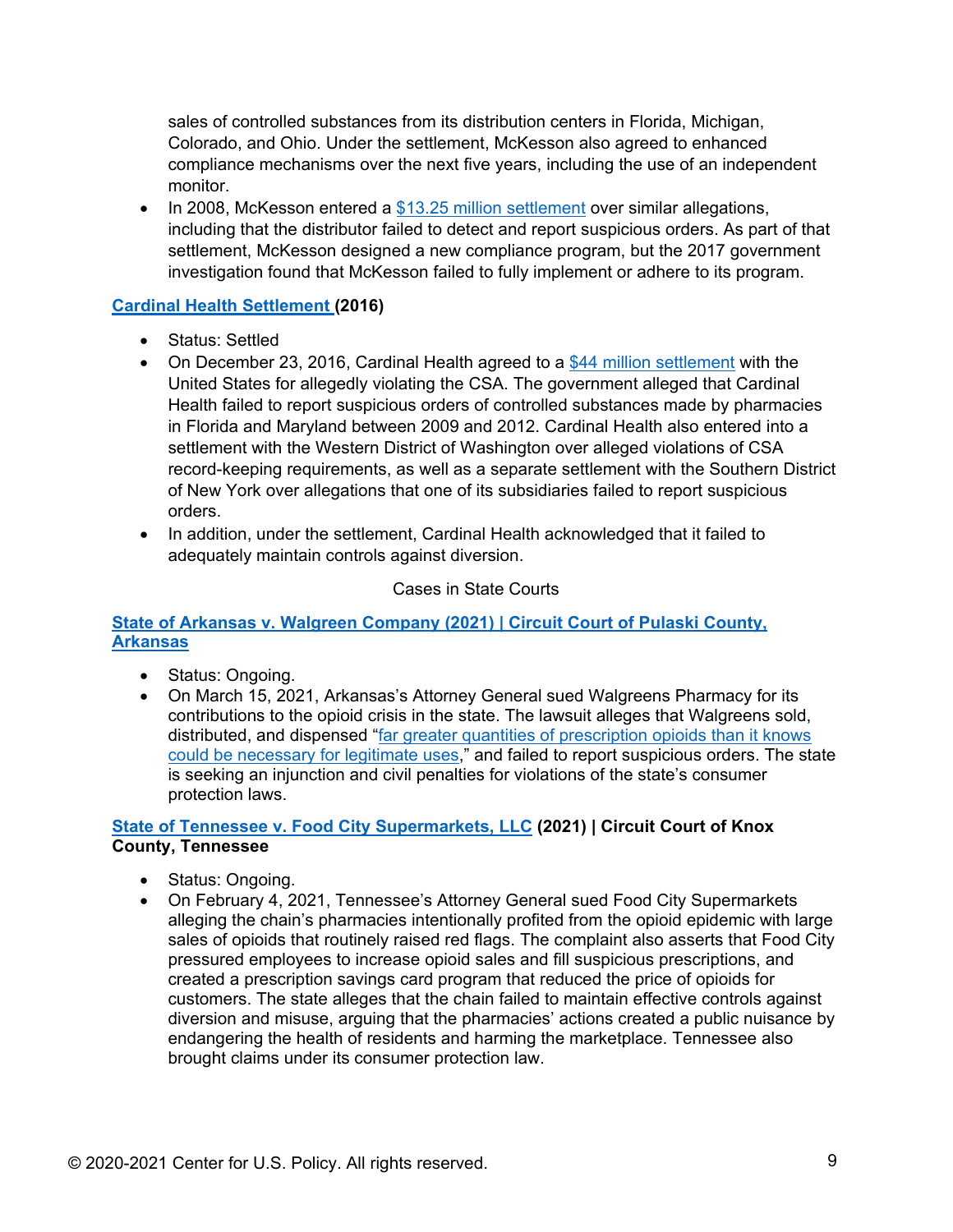## **[McKinsey & Co.](https://apnews.com/article/mckinsey-pay-600-million-opioid-crisis-067a1974efb31cd23809513c632ceca2) (2021) | Nationwide Settlements**

- Status: Settled with 49 states, the District of Columbia, and five U.S. territories. Pending with Nevada.
- On February 4, 2021, consulting firm McKinsey & Co [agreed](https://apnews.com/article/mckinsey-pay-600-million-opioid-crisis-067a1974efb31cd23809513c632ceca2) to pay nearly \$600 million to resolve complaints from states and territories that its work for opioid manufacturers accelerated sales of drugs and contributed to the epidemic. Two states received individual settlements, with Washington and West Virginia receiving \$13.5 million and \$10 million respectively. The remaining \$573 million will be split among 47 states, the District of Columbia, and five U.S. territories.
- [Most of the funding](https://www.nbcnews.com/news/us-news/consulting-giant-mckinsey-allegedly-fed-opioid-crisis-now-affiliate-may-n1256969) will go to state programs for addiction treatment and recovery services.
- Nevada's Office of the Attorney General [announced](https://abcnews.go.com/Health/wireStory/nevada-announces-45m-settlement-mckinsey-opioids-76611637) a separate \$45 million settlement on March 22, 2021.
- Local governments and tribes are starting to file lawsuits against McKinsey in New York, Illinois, Florida, West Virginia, and Oklahoma. Namely, the city of Pembroke Pines, Florida, [filed](https://thecapitolist.com/after-opioid-settlement-with-state-mckinsey-socked-with-new-class-action-lawsuit-filed-by-local-florida-government/) a class action lawsuit alleging that McKinsey's actions helped to drive the opioid addiction crisis.

## **[Lebanon County Employees' Retirement Fund v. AmerisourceBergen Corporation](https://courts.delaware.gov/Opinions/Download.aspx?id=300360) (2020) | Delaware Court of Chancery**

- Status: Ongoing
- On May 21, 2019, the Lebanon County Employees' Retirement Fund requested to inspect AmerisourceBergen's books and records pursuant to Delaware General Corporation Law. As stockowners in AmerisourceBergen, the plaintiff sought to investigate whether the corporation was engaged in wrongdoing in connection with the distribution of opioids.
- AmerisourceBergen rejected the inspection request in its entirety, and plaintiffs filed suit on July 8, 2019 in the Delaware Court of Chancery.
- On January 13, 2020, the court ruled that the plaintiff, as a stockholder in AmerisourceBergen, was permitted to inspect the company's books and records for the purpose of investigating whether it had engaged in any wrongdoing in connection with the distribution of opioids.
- On December 10, 2020, the Delaware Supreme Court [affirmed](https://law.justia.com/cases/delaware/supreme-court/2020/60-2020.html) the Court of Chancery's decision ordering the production of documents.

### **[Endo International Oklahoma Settlement](https://oag.publishpath.com/Websites/oag/images/Executed%20Endo%20Oklahoma%20Settlement%20Agreement.pdf) (2020)**

- Status: Settled
- On January 10, 2020, Endo International reached an \$8.75 million settlement agreement with the Oklahoma government.
- Under the terms of the agreement, Oklahoma will not file suit against Endo for its alleged role in the drug overdose crisis. The agreement fully and finally resolves Oklahoma's investigation of the manufacturer's actions and includes no admission of wrongdoing by Endo.

## **In re: [Opioid Litigation](https://ag.ny.gov/sites/default/files/oag_opioid_lawsuit.pdf) (2019) | Supreme Court of the State of New York, County of Suffolk**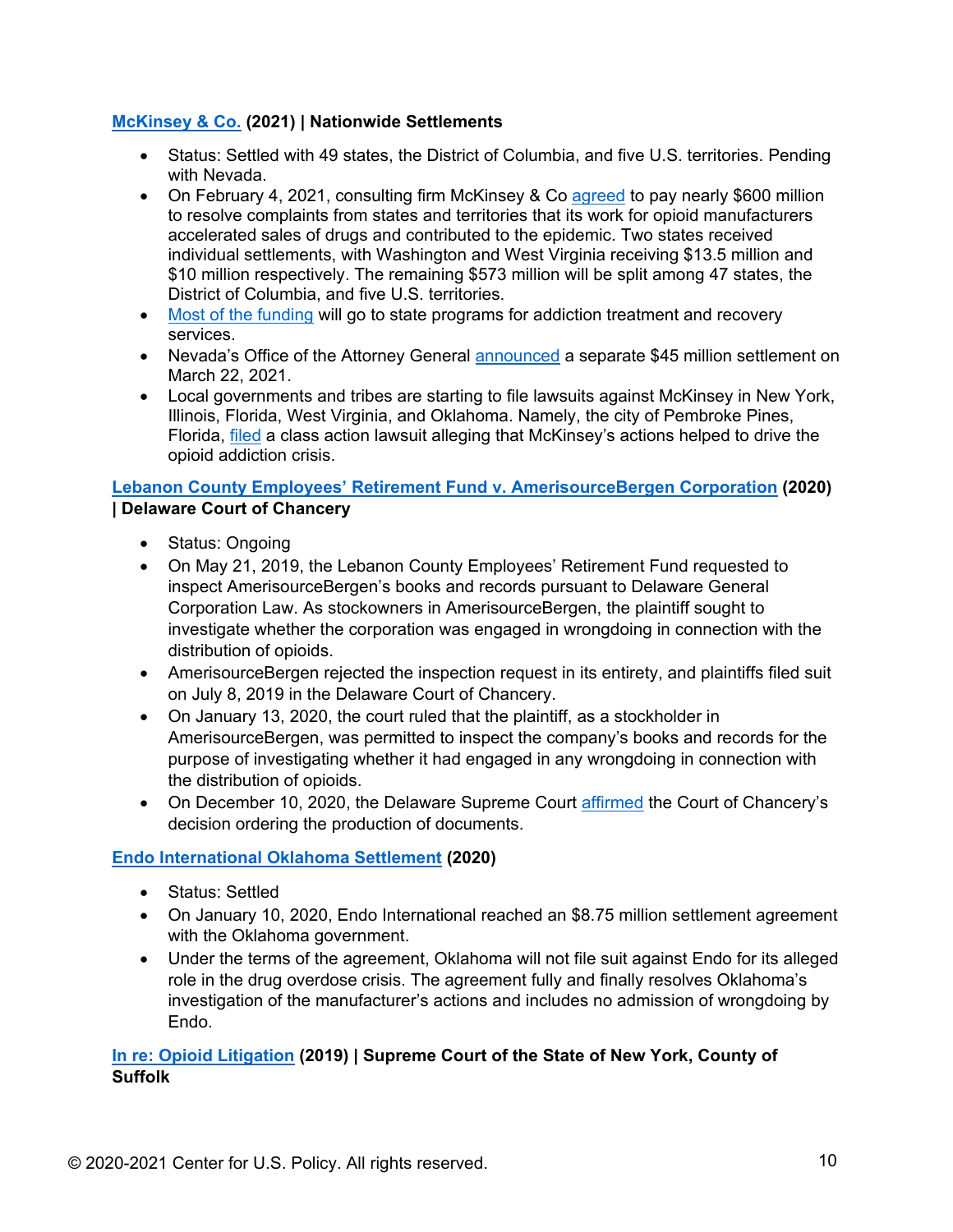- Status: Ongoing; [jury selection to begin](https://www.law360.com/health/articles/1357332/ny-ag-opioid-trial-gets-march-start-after-covid-19-delays) March 29, 2021.
- On March 28, 2019, the State of New York filed suit against Purdue Pharma and several other opioid manufacturers and distributors under theories of public nuisance, deceptive business practices, false advertising, violations of the CSA, unjust enrichment, and negligence. The [complaint](https://ag.ny.gov/sites/default/files/oag_opioid_lawsuit.pdf) alleged that the defendants engaged in misleading and deceptive marketing practices that fueled and sustained the overdose epidemic.
- In March 2020, the trial, which had been scheduled to begin on March 20, was [postponed](https://www.reuters.com/article/us-usa-opioids-litigation/closely-watched-opioid-trial-in-new-york-postponed-due-to-coronavirus-idUSKBN20X2TB) due to the Coronavirus outbreak.
- On April 9, 2020, Suffolk County Supreme Court [dismissed](https://www.law360.com/health/articles/1262383/some-public-nuisance-claims-cut-in-ny-opioid-suit) public nuisance claims against some pharmacy chains, including CVS Pharmacy Inc,, Rite Aid, and Walgreen Co. He did not dismiss public nuisance claims against Endo Pharmaceuticals Inc. related to marketing of its discontinued opioid medication.
- On April 23, 2020, Suffolk County Supreme Court granted summary judgment for the defendants in their capacity as dispensers, but not in their capacity as distributors. The court ruled New York law insulated the defendants from liability for pharmacist dispensing decisions.
- The trial will [include](https://www.law360.com/health/articles/1357332/ny-ag-opioid-trial-gets-march-start-after-covid-19-delays) the claims brought by Suffolk and Nassau counties.

## **[Oklahoma v. Purdue Pharma L.P., et. al.](https://www.cnn.com/2019/08/26/health/oklahoma-opioid-trial-verdict-bn/index.html) (2019) | The District Court of Cleveland County, State of Oklahoma**

- Status: Stayed pending bankruptcy proceedings
- On June 30, 2017, the State of Oklahoma filed suit against Purdue Pharma, Actavis, Cephalon, Inc., and Janssen, as well as their subsidiaries. The [complaint](https://s3.amazonaws.com/content.newsok.com/documents/1037086440-20170630-122306-.pdf) alleged that the defendants' deceptive and misleading marketing practices for opioids caused a "devastating public health crisis" in and an "immense financial burden on" Oklahoma. It sued under the Oklahoma Medicaid False Claims Act, Medicaid Program Integrity Act, state Consumer Protection Act, and public nuisance law.
- Oklahoma had settled with Purdue in March for \$200 [million](https://www.cnn.com/2019/03/26/health/purdue-pharma-oklahoma-opioid-lawsuit-settlement-bn/index.html) and Teva in May for [\\$85](https://www.cnn.com/2019/05/26/health/drugmaker-teva-to-pay-85-million-to-settle-oklahoma-opioid-lawsuit/index.html)  [million.](https://www.cnn.com/2019/05/26/health/drugmaker-teva-to-pay-85-million-to-settle-oklahoma-opioid-lawsuit/index.html) The [Teva settlement](http://www.oag.ok.gov/attorney-general-hunter-announces-settlement-with-teva-pharmaceuticals) resolved claims against Teva, Cephalon, Watson Laboratories, and Actavis.
- On August 26, 2019, the court found in favor of Oklahoma, [ruling](https://www.cnn.com/2019/08/26/health/oklahoma-opioid-trial-verdict-bn/index.html) that Johnson & Johnson had caused a public nuisance in contributing to the overdose crisis in the state. The court ordered Johnson & Johnson to pay over \$572 million to abate the public nuisance it caused.
- Johnson & Johnson [appealed](https://apnews.com/deff69fe44694b90a2d52fabd9bbdb47) the decision to the Oklahoma Supreme Court on September 25, 2019.
- On November 15, 2019, the court [revised](https://www.npr.org/2019/11/15/779439374/oklahoma-judge-shaves-107-million-off-opioid-decision-against-johnson-johnson) its ruling, ordering Johnson & Johnson to pay \$465 million – \$107 million less than it had originally ordered.
- On December 16, 2019, the State of Oklahoma filed an [appeal](https://oklahoman.com/article/5650054/state-appeals-opioid-verdict-claiming-465-million-award-is-not-enough) with the Oklahoma Supreme Court, which claimed that the \$465 million reward was insufficient to fully resolve the overdose crisis in Oklahoma. As of January 6, 2021, the Supreme Court has [stayed](https://www.oscn.net/dockets/GetCaseInformation.aspx?db=cleveland&number=CJ-2017-816&cmid=2266216) proceedings due to the pending bankruptcy cases.

**[State of Delaware v. Purdue Pharma, L.P., et.](https://apnews.com/b7a5914a267670d842da811f36773551) al. (2019) | Superior Court of the State of Delaware**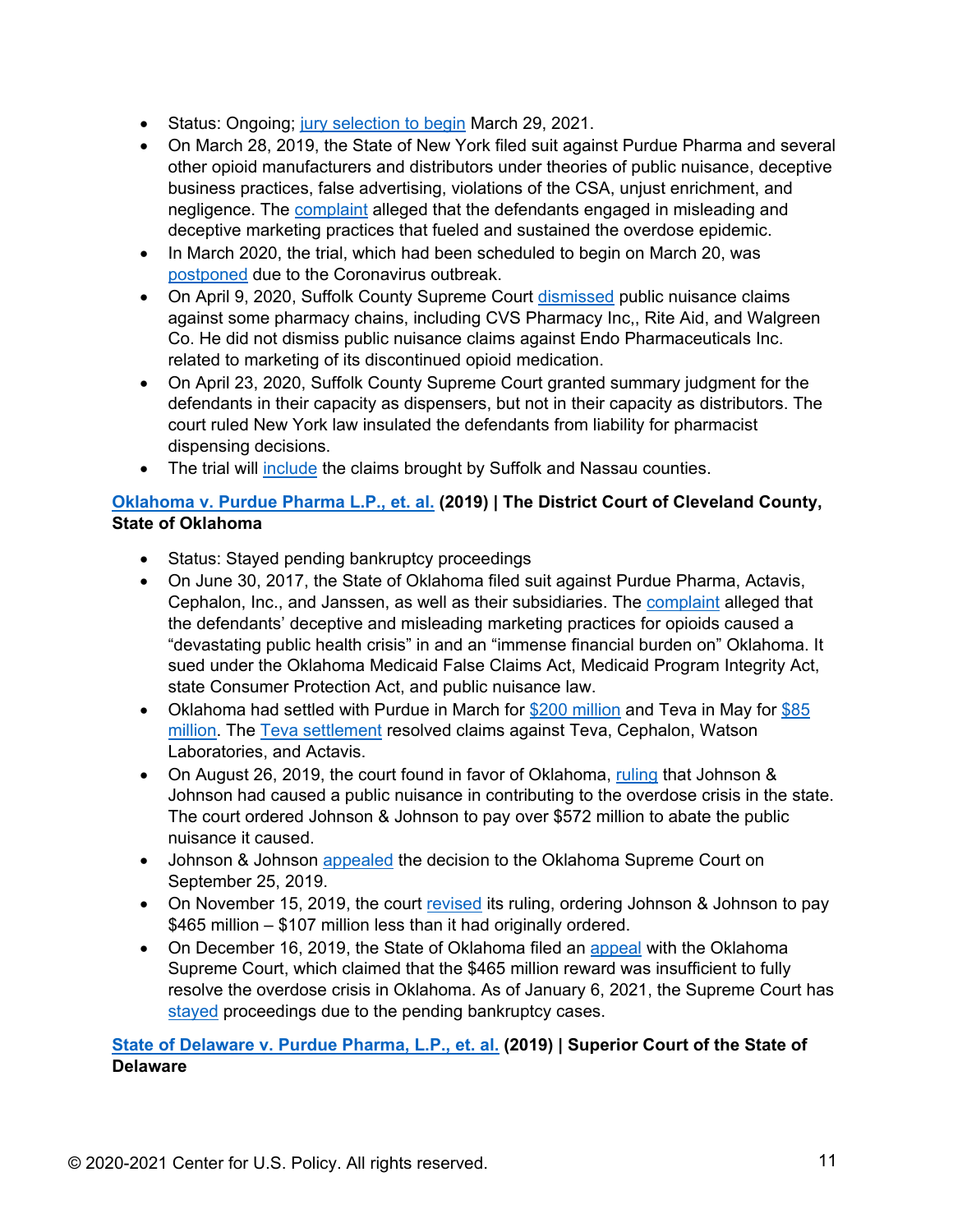- Status: Ongoing
- The State of Delaware [filed suit](https://www.delawareonline.com/story/news/local/heroindelaware/2018/01/19/ag-matt-denn-takes-big-pharma-opioid-lawsuit/1046672001/) against Purdue Pharma, among other pharmaceutical manufacturers and distributors, on January 19, 2018 for their alleged role in the overdose crisis under theories of consumer fraud, nuisance, negligence, unjust enrichment, and civil conspiracy.
- On February 4, 2019, the court issued an [order](https://www.delawareonline.com/story/news/local/heroindelaware/2019/02/13/judge-dismisses-some-delawares-claims-big-pharma-lawsuit/2845833002/) that denied the manufacturer and distributor defendants' motions to dismiss the negligence and consumer fraud claims and granted the pharmacy defendants' motions to dismiss the negligence and consumer fraud claims. It also dismissed all public nuisance, civil conspiracy, and unjust enrichment claims against all defendants.
- The State of Delaware filed an [amended complaint](https://news.delaware.gov/2019/04/10/wo/?fbclid=IwAR0jlatA_hmp8W2LtSSn7NSMHLD38HG4g6PihHkKQx9z-sEO2OTVk329hC0) on April 2, 2019 in an effort to establish Walgreens as a distributor-defendant in the suit under a theory of medical malpractice. On August 1, 2019, the court [found](https://courts.delaware.gov/Opinions/Download.aspx?id=299270) that the State could not establish causation under a theory of medical malpractice and granted Walgreens' Motion to Dismiss.
- On November 12, 2019, the State appealed the August 1, 2019 decision. This request was [denied](https://courts.delaware.gov/Opinions/Download.aspx?id=299270) by the Superior Court of Delaware on December 4, 2019 and by the Supreme Court of Delaware on December 11, 2019.

# **[City of New Haven v. Purdue Pharma L.P., et.](https://tribwtic.files.wordpress.com/2017/11/pharma-complaint-new-haven.pdf) al. (2019) | Superior Court of Connecticut, Judicial District of New Haven**

- Status: Dismissed
- In 2017, the City of New Haven, Connecticut and 37 other cities and municipalities in the state filed suit against Purdue Pharma and several other pharmaceutical manufacturers and distributors for their role in the overdose crisis under theories of public nuisance, consumer protection, and negligence.
- On January 8, 2019, the Superior Court for the Judicial District of Hartford [dismissed the](https://www.courthousenews.com/wp-content/uploads/2019/01/purdue-ct.pdf)  [case,](https://www.courthousenews.com/wp-content/uploads/2019/01/purdue-ct.pdf) stating that the local governments did not have authority to sue because they could not establish that the defendant manufacturers and distributors directly caused the alleged harms.

# **[North Dakota v. Purdue Pharma L.P., et. al.](https://attorneygeneral.nd.gov/news/north-dakota-sues-purdue-pharma-deceptive-promotion-opioids) (2018) | South Central Judicial District Court of North Dakota**

- Status: Stayed pending bankruptcy proceedings
- On May 15, 2018, the State of North Dakota filed suit against Purdue Pharma in the North Dakota South Central Judicial District. The [complaint](https://attorneygeneral.nd.gov/sites/ag/files/documents/MediaAttachments/2018-05-15-Complaint-Purdue.pdf) alleged that Purdue Pharma engaged in deceptive and unconscionable practices under consumer fraud law and created a public nuisance in marketing its branded opioids that contributed to the overdose crisis in North Dakota.
- On May 10, 2019, the court [granted](https://jnswire.s3.amazonaws.com/jns-media/55/4b/1290617/VOGEL3651977v1Filed__Order_Granting_Defs__Motion_to_Dismiss.pdf) Purdue Pharma's Motion to Dismiss, explaining that the state had failed to show causation under both fraud and public nuisance claims.
- North Dakota [appealed](https://www.grandforksherald.com/news/crime-and-courts/4602646-Appeal-filed-in-Supreme-Court-for-North-Dakotas-opioid-lawsuit) the dismissal to the North Dakota Supreme Court. On October 4, 2019, the case was [stayed](https://www.ndcourts.gov/supreme-court/dockets/20190237) pending Purdue's bankruptcy proceedings.

# **California v. Purdue Pharma, et al. (2014) | Orange County Superior Court, California**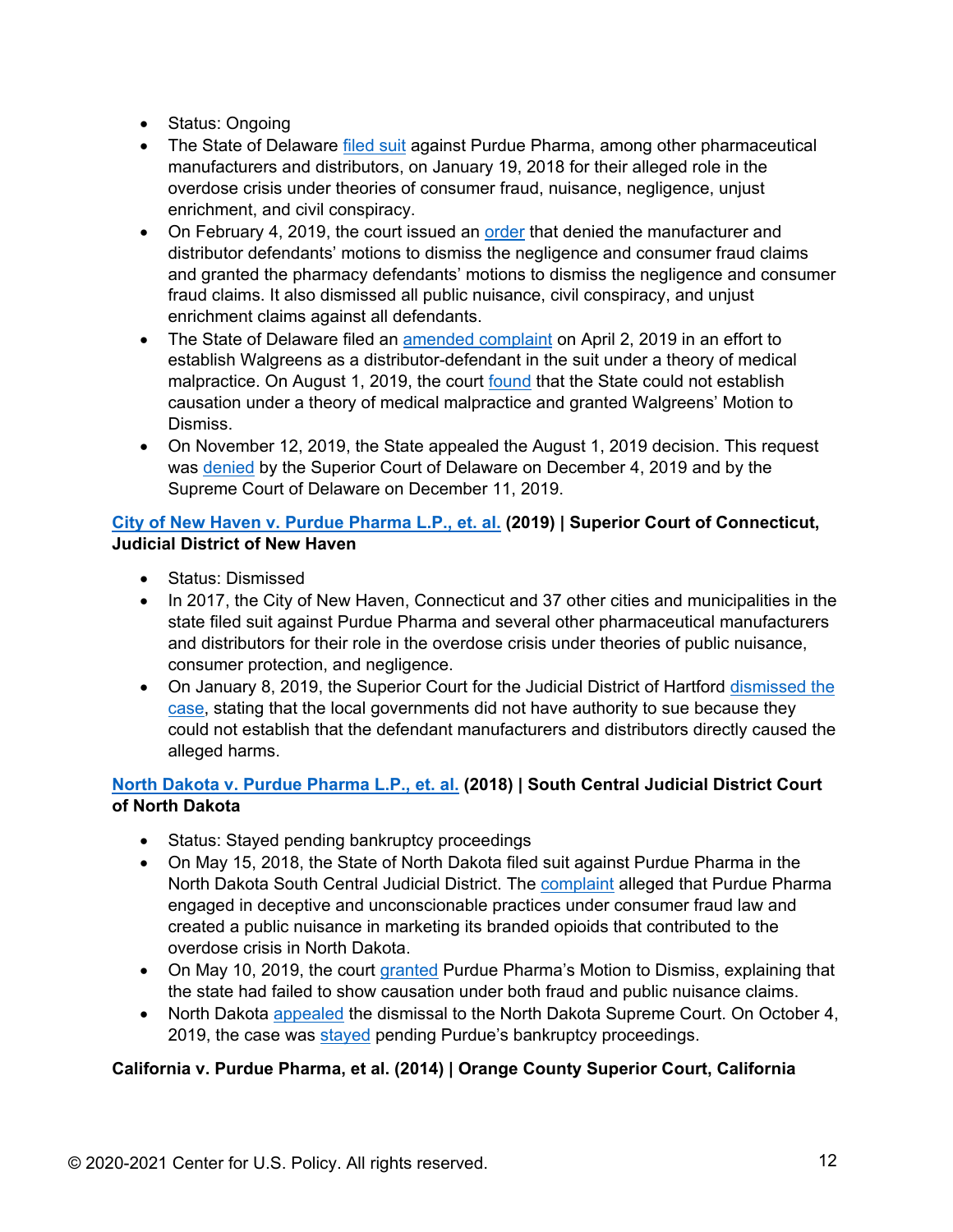- Status: Ongoing; trial **began** on April 19, 2021.
- In May 2014, Santa Clara County and Orange County [sued](https://counsel.sccgov.org/sites/g/files/exjcpb426/files/20180608-6th_Amended_Complaint.pdf) opioid manufacturers, including Johnson & Johnson, Teva, and Endo, alleging the defendants engaged in marketing campaigns that knowingly downplayed the risks of opioid misuse and addiction. The counties sought injunctive relief and damages for the public nuisance that allegedly arose from the defendants' actions.
- On July 11, 2014, the defendants removed the case to federal court, but the federal court [determined](https://docs.justia.com/cases/federal/district-courts/california/cacdce/8:2014cv01080/594210/51) that the state had a strong interest in enforcing its public nuisance laws, and thus remanded the case to state court on November 12, 2014.
- The City of Oakland and Los Angeles County [joined](https://www.sccgov.org/sites/opa/newsroom/Pages/Court-Ruling-Clears-the-Way-for-April-Trial-Against-Opioid-Manufacturers.aspx) the lawsuit in 2018.
- On March 12, 2021, Judge Peter Wilson [denied](https://www.sccgov.org/sites/opa/Documents/2021.03.12%20Opioids%20Order%20re%20MSJs.pdf) the defendant manufacturers' motion for summary judgment, finding that the defendants' asserted defenses were insufficient to resolve the plaintiffs' claims. Furthermore, the plaintiffs' public nuisance claims sufficiently demonstrated causation to create a triable issue of fact and a "public nuisance" does not need to be a "discrete" or "concrete" condition. Next, the generic defendants had not sufficiently demonstrated that they engaged in no marketing or advertising, and there remained factual disputes that required a trial. The court also found that the defendants could not rely on legal doctrines requiring the plaintiffs be free of any responsibility for damages, but preserved issues of fairness for trial.

# **[Kentucky v. Purdue Pharma LP, et. al.](https://www.courier-journal.com/story/news/politics/2019/09/24/kentucky-purdue-pharma-settlement-stivers-call-investigation/2432455001/) (2007) | Pike County Circuit Court, Commonwealth of Kentucky**

- Status: Settled
- Kentucky [first filed](https://www.cbsnews.com/news/kentucky-settles-lawsuit-with-oxycontin-maker-for-24-million/) its lawsuit against Purdue Pharma in 2007, alleging that the company misled the public about the addictiveness of prescription opioid painkillers.
- In 2007, Purdue Pharma offered Kentucky \$500,000 to settle the lawsuit, but the state [refused.](https://www.cbsnews.com/news/kentucky-settles-lawsuit-with-oxycontin-maker-for-24-million/)
- In 2015, Purdue [settled with Kentucky for \\$24 million,](https://www.cbsnews.com/news/kentucky-settles-lawsuit-with-oxycontin-maker-for-24-million/) to be paid over the following eight years.
- On September 24, 2019, Kentucky Senate President Robert Stivers stated that he will call for a [special counsel investigation of the 2015 settlement](https://www.courier-journal.com/story/news/politics/2019/09/24/kentucky-purdue-pharma-settlement-stivers-call-investigation/2432455001/) with Purdue Pharma, citing concern that the state was "short changed" in its \$24 million settlement.

Guides for Municipalities on Using Funds from Opioid Litigation Cases

# **[Principles for the Use of Funds from the Opioid Litigation](https://opioidprinciples.jhsph.edu/wp-content/uploads/2021/01/Litigation-Principles.pdf) (2021) | Johns Hopkins Bloomberg School of Public Health**

- A coalition of stake holders led by Johns Hopkins' Bloomberg School of Public Health released five guiding principles for municipalities to consider when determining how to spend funds from opioid litigation.
- Principle 1- Spend Money to Save Lives: Despite the impact of COVID-19 on jurisdictions' budgets, they should remain committed to using the funds to prevent and treat drug addiction. Significant gaps in treatment remain, with only 10% to 20% of people with opioid use disorder receiving any treatment. Furthermore, jurisdictions should spread out the funding to ensure programs can continue in the future.